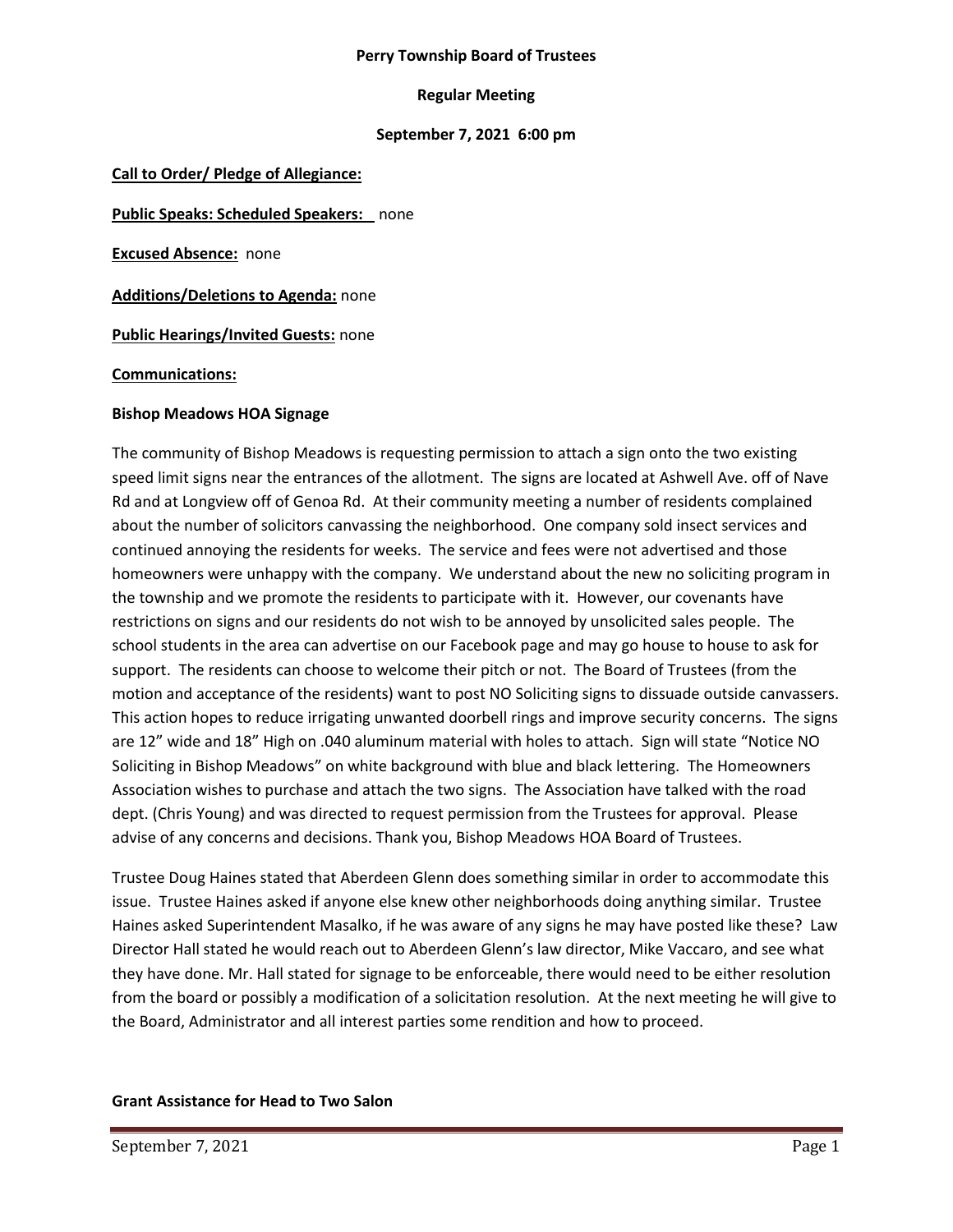Administrator Martin stated the Board of Trustee's have been contacted by the business owner of Head-2-Toe Salon located at 3637 Lincoln Way E Massillon, Ohio. Ms. Fallon Hammond indicated some hardship periods over the last year and a half. She opened her salon a month before the shut down and did not receive any CareActs Funds or from any other entities or location. She is asking the Board of Trustees to support in a way of a subgrant in the amount, not to exceed \$5,000.00. She has not completed the application yet, she planned to call yesterday, but did not hear from her, but would like to present it to the Board for consideration. Trustee Doug Haines asked, without having her application can we accept it? Mrs. Martin stated yes up to the dollar amount. If she meets the criterial as all the other applicants did, then we can proceed with it. Trustee Haines asked, is this not the CareActs money that we disbursed this year? She stated yes. Trustee Ralph DeChiara asked did they apply when the last grant was passed? Mrs. Martin stated she had not, and did not receive any grant money. Trustee DeChiara stated that's my concern, he did not mind helping this person and others, but felt we are opening Pandora's box, meaning that the deadlines passed. What does that mean for the next person and so on. The CareActs money that we had was allocated. Mrs. Martin stated that we have been advised from Attorney Beck about the CareActs Fund that the funds can be transferred if the Board chooses to do so. Trustee Mike Shreffler asked have we had any others like this at the fact? Mrs. Martin stated we did have another resident apply for \$1,000.00. Trustee Haines stated that there is going to be a point where we will have to cut it off. Nobody knows what will happen with all of the grant money that we recently applied for from the American Rescue Plan Recovery Fund and what we are able to do with that money. Do we have a balance on what was given to the two departments to help with their funding? Fiscal Officer Chessler stated there was several projects that allocated direct payments to. Then the residue went to the Police and Fire Departments. Trustee Haines stated he understood their concerns but this will be done on an individual basis.

Trustee Doug Haines made a motion based on the information by Administrator Martin, to help the salon "Head 2 Toe". Not to exceed \$5,000.00 with CareActs money that was designated at that time to help businesses and home owners that was distributed to Fire and Police Departments salary funds to allocate half of that money from each fund back to the CareActs fund.

## Seconded by Trustee Michael Shreffler

ROLL CALL: Mr. Haines, yes. Mr. Shreffler, yes. Mr. DeChiara, no

## **Public Speaks on items up for Board Approval:**

## **Township Business requiring Board Action:**

## **Unfinished Business:**

## **New Business:**

Trustee Doug Haines made a motion to approval of bills in the amount of \$108,417.94 for week ending 8-17-2021 and approval of bills and payroll in the amount of \$313,018.33 for week ending 8-24-2021 and bills in the amount of \$37,130.40 for week ending 8-31-2021 for a combined total of \$458,566.67.

Seconded by Trustee Michael Shreffler

ROLL CALL: Mr. Haines, yes. Mr. Shreffler, yes. Mr. DeChiara, yes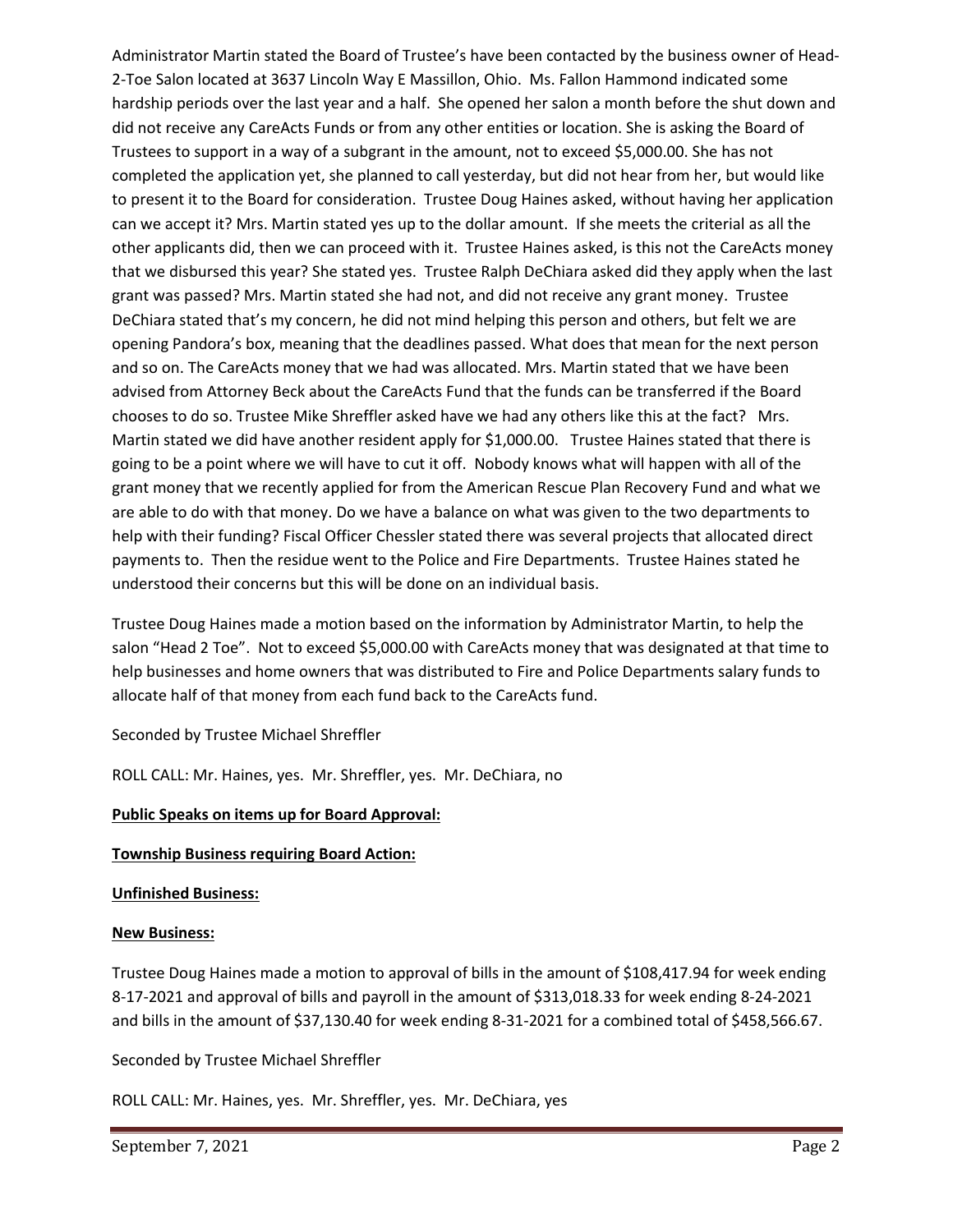## **Fiscal Officer:**

# **Approval of certificate for American Rescue Plan Recovery Fundings**

Fiscal Officer Craig Chessler asked to consider approving a request to Stark County Auditor to approve the amended certificate for American Rescue Plan Recovery Funding the amount of \$1,467,876.60.

Trustee Doug Haines made a motion to approve the request to the Stark County Auditor to approve the amended certificate for American Rescue Plan Recovery Fund in the amount of \$1,467,876.60.

Seconded by Trustee Ralph DeChiara

ROLL CALL: Mr. Haines, yes. Mr. Shreffler, yes. Mr. DeChiara, yes

#### **Administration:**

#### **Consider Accepting Stark County Engineer's Permit**

Administrator Joyce Martin is asking the Board to accept the Stark County Engineers' Permit #2021.122 for the temporary road closing of Perry Drive and 13<sup>th</sup> street for the Perry Rotary Community Parade, Saturday, September 25th from 10:30 am until 12:00 pm. The map is in the supporting documents and shows the parade route which will end at Hartwick Park. The 2021 Grand Parade Chair reached out to Senator Kirk Schuring and Representative Scott Oelslager. They will be the Grand Parade Marshall's for the parade this year. Trustee Mike Shreffler asked if this is a different route than we have taken before. Administrator Martin stated yes, and a couple of reason for this. There are several events in front of Perry High School and also the construction at the Doctors Hospital site.

Trustee Doug Haines made a motion that we accept the Stark County Engineers' Permit #2021.122 for the temporary road closing of Perry Drive and 13<sup>th</sup> street for the Perry Rotary Community Parade, Saturday, September 25th from 10:30 am until 12:00 pm.

## Seconded by Trustee Michael Shreffler

ROLL CALL: Mr. Haines, yes. Mr. Shreffler, yes. Mr. DeChiara, yes

#### **Fire Department:**

#### **Resolution 2021-027**

## **Consider the purchase of a new medic truck**

Chief Larry Sedlock stated the Fire Department is asking the Board to approve a purchase of an ambulance. 2022 Dodge 4500 Lifeline Superliner Type 1 Ambulance equipped with HEPA Filtration System and Ultraviolet (UV) Disinfection System. He as done the necessary paper work and quote from Pfund Superior Sales Co. which is also state purchase. If ordered from them now, it maybe a year to receive the ambulance. Trustee Haines asked if there is any possibility that any of these ARP funds can be used toward this? Chief Sedlock said it may be possible. Chief Sedlock stated he included all the information to our administrator who is waiting to hear back from Attorney Beck. Trustee Haines stated if we act on it before we know that information would that be able to be included in that. If we approve the purchase before we have the ARP funds allowed, would that disqualify any of those funds from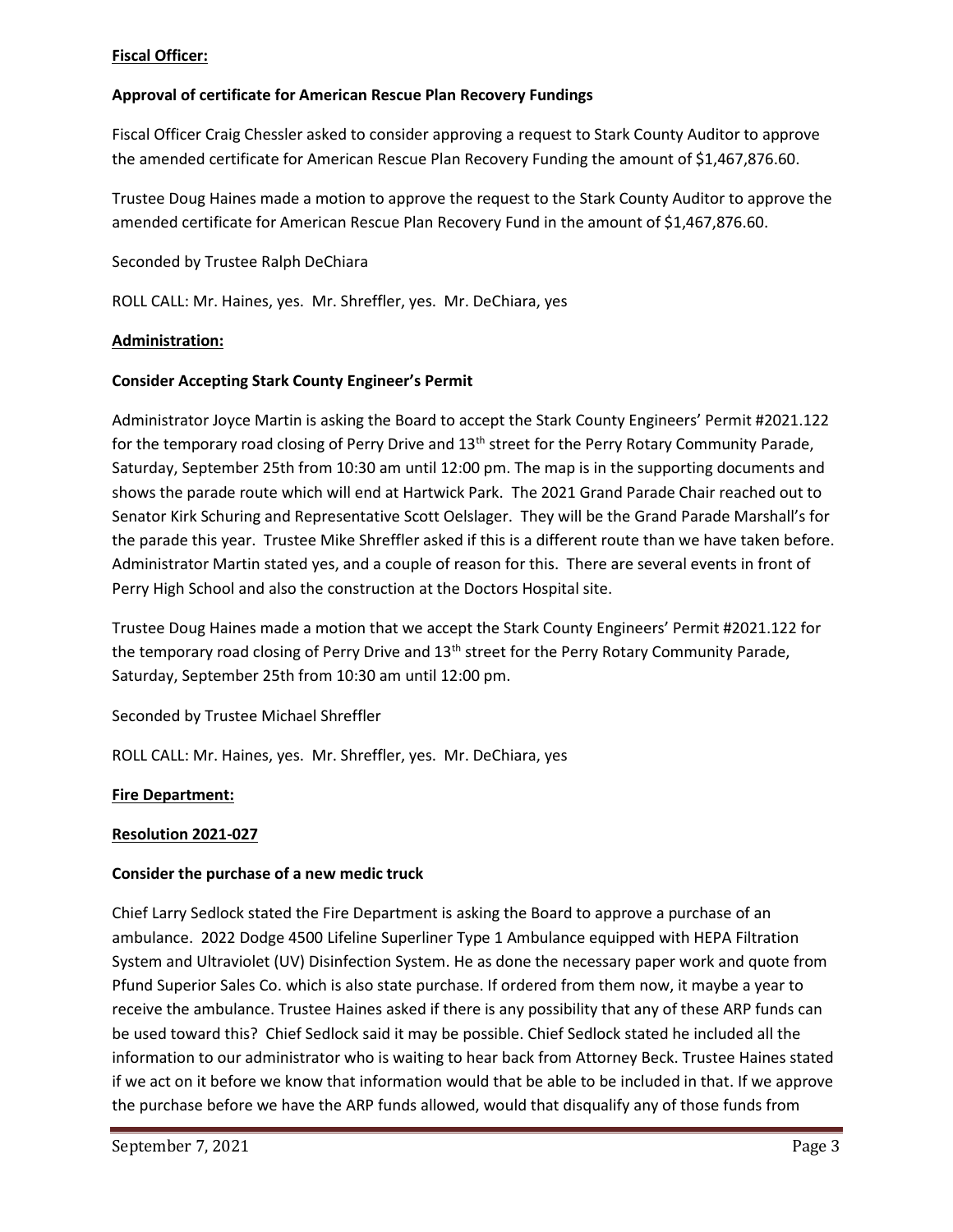being used. Fiscal Officer Craig Chessler stated my assistant who is much smarter than I am, pointed out today that even if we open a purchase order today, at the end of the year, we close all purchase orders. At the beginning of the new year, if we have confirmation that we can use ARP funds, we can open a new purchase order using those funds. Trustee Haines asked Mr. Chessler, so you feel okay to start the process tonight?

Trustee Doug Haines made a motion to approve the purchase of the 2022 ambulance with a price not to exceed \$264,198.00. If we find out that we can use ARP funds, we will proceed with that.

Seconded by Trustee Ralph DeChiara

ROLL CALL: Mr. Haines, yes. Mr. Shreffler, yes. Mr. DeChiara, yes

## **Consider creating a hire list for both part-time and full-time employees**

Fire Chief Sedlock would like the Board and the general public to know that we appreciate all the fire fighters that have stepped up in helping us get things accomplished. There has been a lot of overtime and the full-time staff has stepping up working those extra hours to make ensure that all of our citizens were protected. He would like to create lists and possibly bring in more part time employees that could lead into full time as well, currently there are no lists created. If we lose any of our full-time fire fighters for what ever reason, we have nobody to fill in that position.

Trustee Doug Haines made a motion to allow Chief Sedlock to create a hire list for both part-time and full-time employees.

Seconded by Trustee Ralph DeChiara

ROLL CALL: Mr. Haines, yes. Mr. Shreffler, yes. Mr. DeChiara, yes

# **Police Department:**

## **Consider swearing in Full Time Officer Eric Dague**

Police Chief Mike Pomesky is asking for Board approval to hire of Eric Dague, of North Canton, Ohio as a full-time officer. He graduated from Hoover High School in 2017. Eric Dague has law enforcement experience from the Stark County Sheriff's Office. Background checks were conducted and everyone spoke highly of Mr. Dague. Requesting the Board to hire Mr. Dague with a start date October 4, 2021. He will receive a uniform allowance in the amount of \$1,200.00 per year, and his starting rate of pay is \$20.88 per hour. Mr. Dague has successfully passed the required pre-employment and background check for our department. Hiring Mr. Dague will replace a vacant position. Trustee Haines stated Mr. Dague will have a swearing in at a later date.

Trustee Doug Haines made a motion we hire Eric Dague to the Police Department. He will receive a uniform allowance in the amount of \$1,200.00 per year, and his starting rate of pay is \$20.88 per hour. Mr. Dague has successfully passed the required pre-employment and background check for our department. His start date will be October 4, 2021.

Seconded by Trustee Mike Shreffler

ROLL CALL: Mr. Haines, yes. Mr. Shreffler, yes. Mr. DeChiara, yes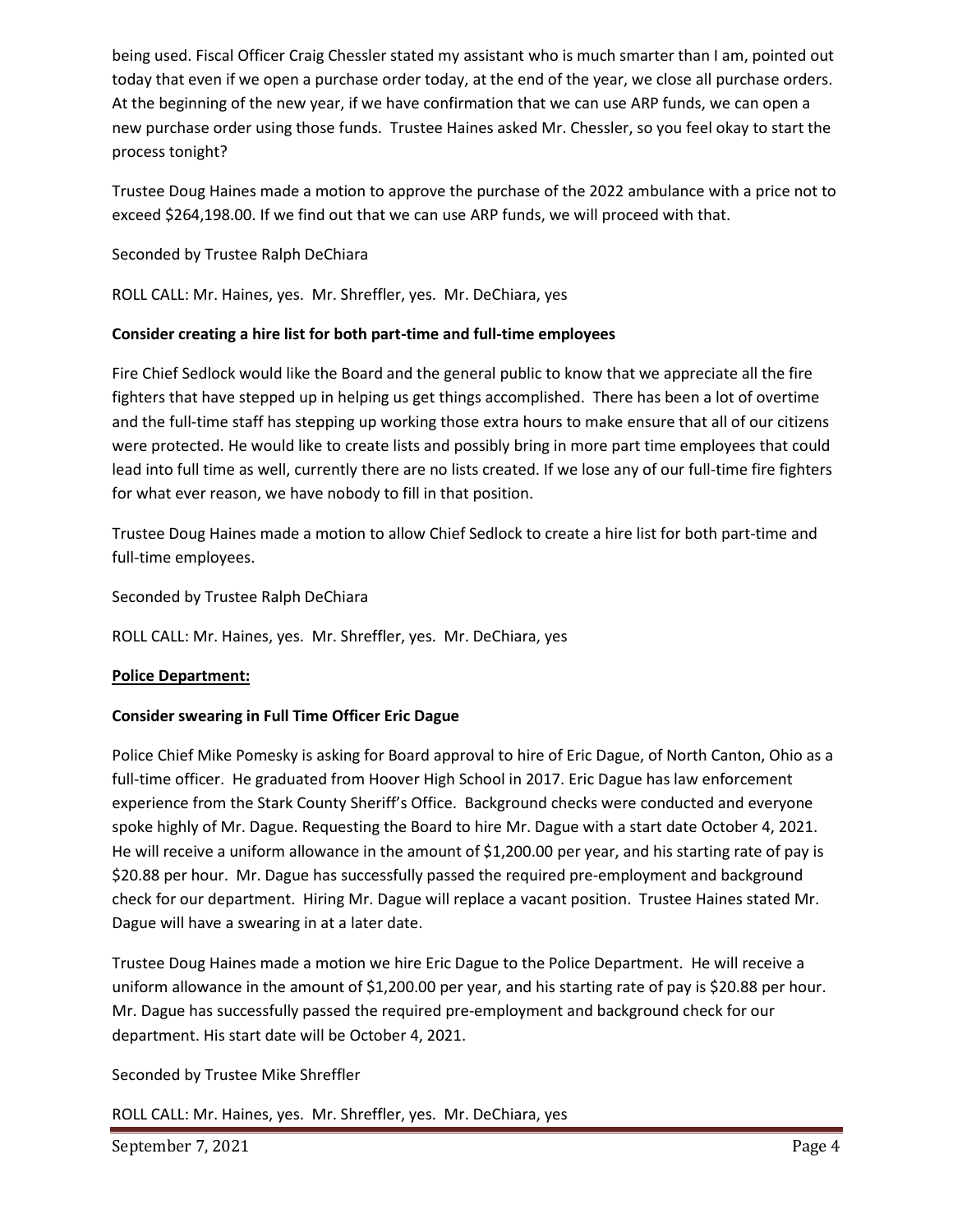#### **Amendment to Email Services Contract**

Police Chief Mike Pomesky stated the contract through Virtual Dataworks was not sufficient to cover the needs of the police department. The cost of the additional licensing is \$375.00 in migration cost (onetime) and an additional \$93.00 per month recurring to the department. The total expenditure for this project will be \$3,500.00 in migration costs (one-time), and a monthly cost of \$868.00 per month or \$10,416.00 annual charge for this service for the department through Virtual Dataworks.

Trustee Doug Haines made a motion to approval the total expenditure of \$3,500.00 migration costs. A one-time cost and a monthly cost of \$868.00 with a total of \$10,416.00 annual charge for this service for the department through Virtual Dataworks.

Seconded by Trustee Mike Shreffler

ROLL CALL: Mr. Haines, yes. Mr. Shreffler, yes. Mr. DeChiara, yes

## **Road and Park Department:**

## **Resolution 2021-31**

## **Plymouth Knolls Storm Sewer Improvement Project – Phase II**

Road Superintendent John Masalko stated he attached a resolution application in order to apply for Phase 2 of the OPWC Plymouth Knolls grant to be adopted.

Trustee Doug Haines made a motion that we move forward with Superintendent John Masalko and Karl Oprisch of Hammondtree and Associates to apply for the Stark County Regional Planning Commission for OPWC Plymouth Knolls Storm Sewer Improvement Project – Phase II

Seconded by Trustee Mike Shreffler

ROLL CALL: Mr. Haines, yes. Mr. Shreffler, yes. Mr. DeChiara, yes

# **Consider rejecting bid for Saratoga and re-bidding project to be opened**

Road Superintendent John Masalko stated Chagrin Valley Paving Inc. applied for the Saratoga reconstruction bid. The bid came in excessive of 10% of the engineer's estimate, which according to the Ohio Revised Code requires the bid to be rejected. Road Superintendent John Masalko asked permission to re-bid the Saratoga Street project. Last bid was due August 17, 2021.

Trustee Doug Haines made a motion that we reject the bid for the Saratoga rebidding project that was opened on August 17, 2021 due to the more than 10% higher than engineers estimate.

Seconded by Trustee Ralph DeChiara

ROLL CALL: Mr. Haines, yes. Mr. Shreffler, yes. Mr. DeChiara, yes

## **Re-Opening Bids for Saratoga Project**

Trustee Doug Haines also made a motion to reopen the bids again for the Saratoga Project. The bids will be open on September 21, 2021 6:00 pm.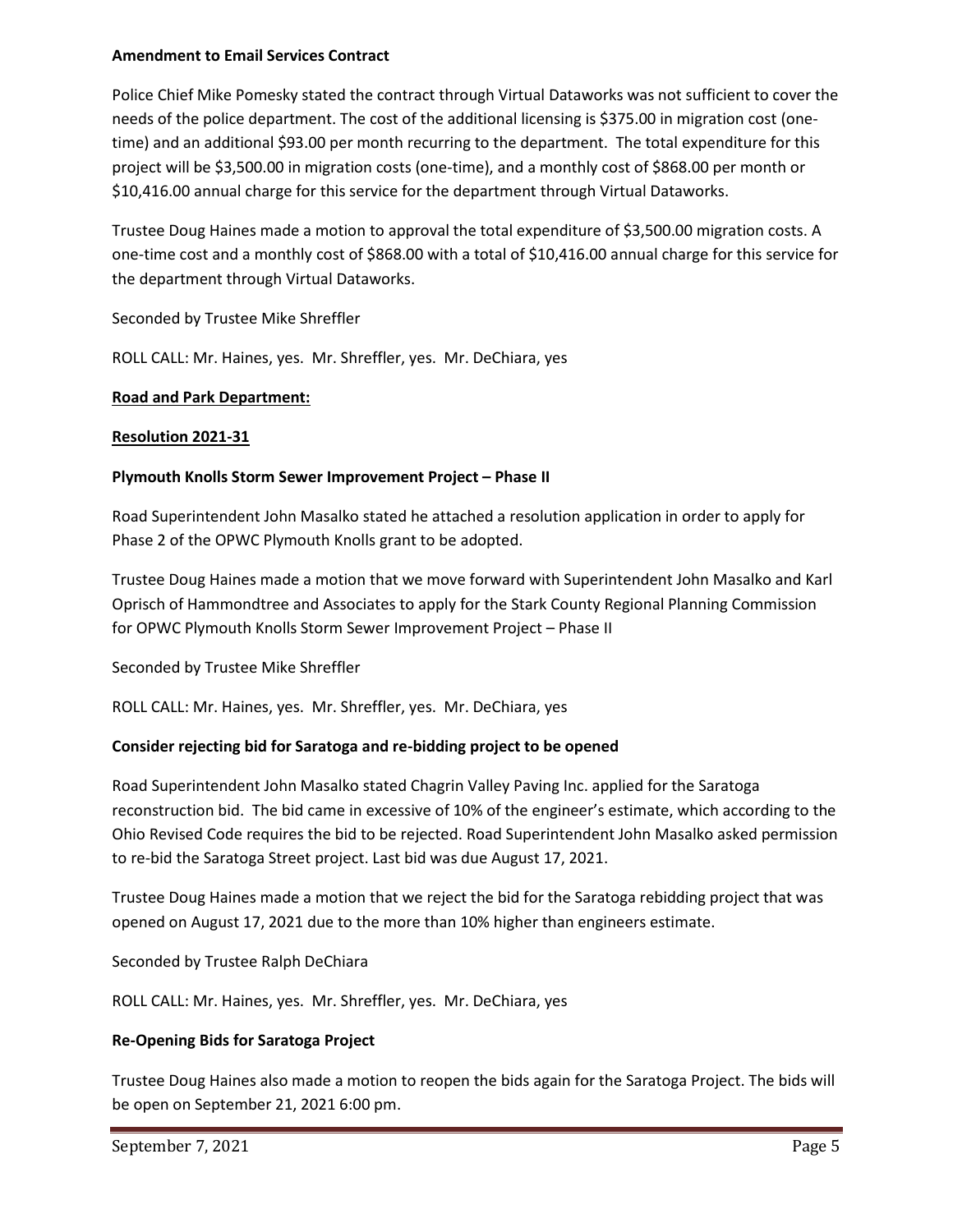#### Seconded by Trustee Ralph DeChiara

ROLL CALL: Mr. Haines, yes. Mr. Shreffler, yes. Mr. DeChiara, yes

## **Law Director:**

#### **Resolution 2021-32**

#### **Consider Collection on the Guardrail on Genoa Ave**

Law Director Hall indicated according to the resolution there have been 2 incidents of guardrail damage. The demand letters have been ignored. Mr. Hall is asking permission to file a lawsuit on each of those claims.

Trustee Doug Haines made a motion to document the following resolution. Now therefore, be it resolved, pursuant to recommendation of the Perry Township Law Director that he is authorized and hereby directed to file a lawsuit against Justin A. Blake for \$1,130.12 for damages to replace the Perry Township guardrail at Geona Ave SW.

Therefore, be it be resolved that pursuant to the recommendation of the Perry Township Law Director, he is authorized and hereby directed to file a lawsuit against Joseph E. Englehart for \$869.27 for damages to replace the Perry Township guardrail at Whipple Ave SW.

#### Seconded by Trustee Ralph DeChiara

ROLL CALL: Mr. Haines, yes. Mr. Shreffler, yes. Mr. DeChiara, yes

#### **Consider Perry Township Professional Firefighters Notice**

Law Director Hall received notice from the Fire Union for notice to negotiate. This is not an official notice from SERB. Past negotiations have been conducted by a Trustee, Law Director and the department heads. Law Director Hall needs the Board to determine who is going to be the current team to negotiate the contract. He needs to file the appropriate notice of representation with the State Employment Relations Board. Mr. Hall will be receiving negotiations for the Road Union, the Service Mechanics Union and the 2 Police Unions. They will be scheduled at the convenience of the collective representative. Law Director Hall stated there are 3 primary and 2 secondary contracts. Trustee Haines asked Law Director Hall if we can put all 3 Trustees names on there to negotiate? Law Director Hall stated, absolutely it would be who would be available. That leads to have an executive session. In the past we have used the Fiscal Officer for fund availability. Craig has been the lead representative from a Trustees perspective. Trustee Shreffler asked ideally you want the same person, then we know what each is asking for and there would be a benefit to that. Trustee DeChiara felt conflict in doing Fire and Police Department negotiations. Trustee Haines stated if each Trustee took a department than Law Director Hall would have to negotiate. For now, put all 3 Trustees down and we will decide later how proceed.

## **Zoning:** none

#### **Problem Properties:**

**Department Matters Not Requiring Board Action:**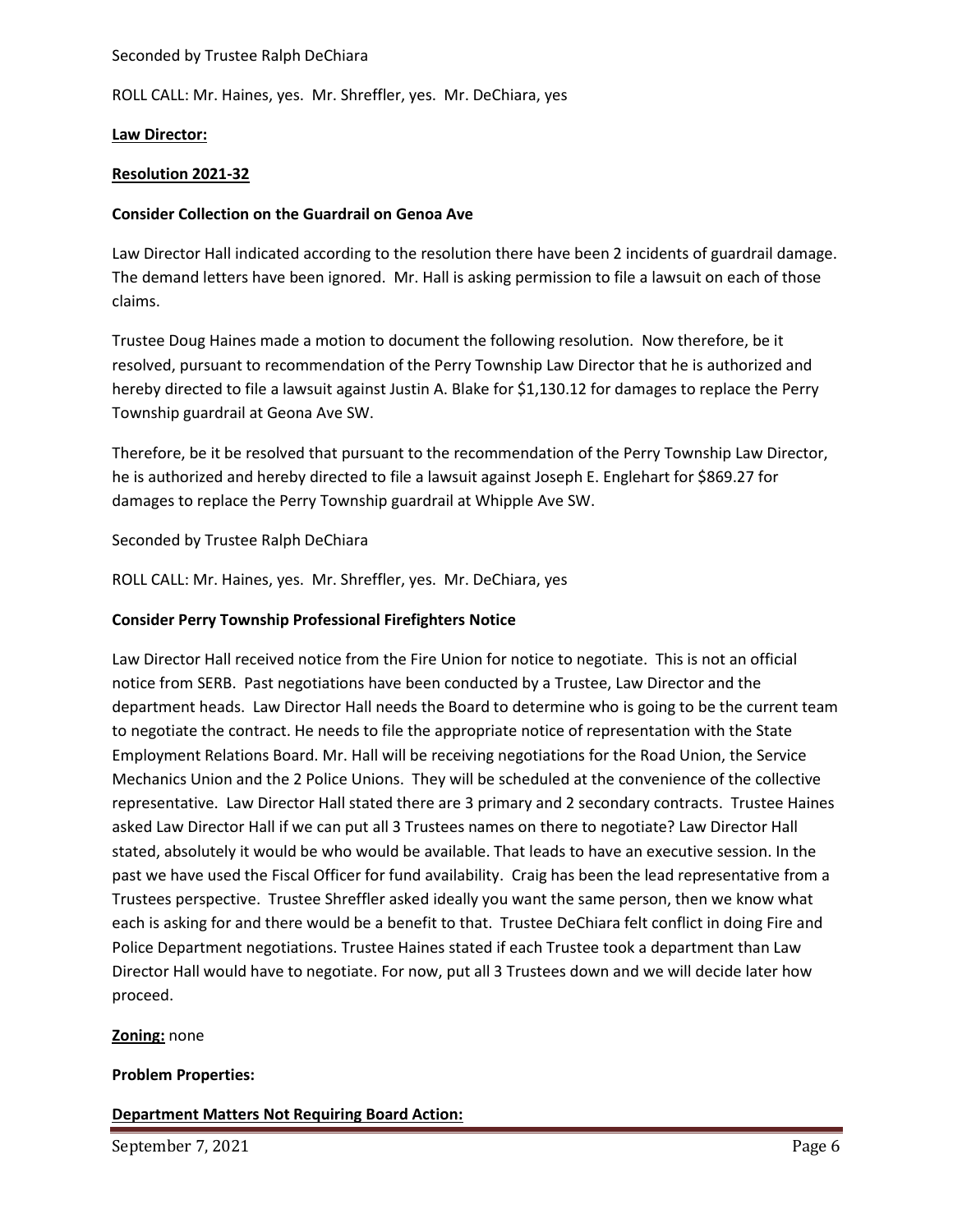**Administration: Fire Department: Police Department: Road Department: Parks/Recycling: Zoning: Law Director: Announcements:**

#### **Public Speaks-Open Forum:**

Joe Mayo stated his address as 1036 Norwich NW. I am here to thank the Trustee's and the Road Department for digging out the trench but I hope that is not the conclusion of everything and hope we continue working towards changing the size of the drainage. The east side of Siffrin, the pipe is bent and the swallow needs deepened and widen. When over flown, it comes down to the back of my house. Last thing, my neighbor at 1026 Norwich would like if you can put him on the schedule.

Tim Blythe stated his address of 1996 Masters Point SE Massillon, Ohio 44646. Sometime ago he raised concern during Chief Pomesky potential conflict between use of Virtual Academy for police department training and the part time employment of Chief Pomesky by Virtual Academy. Mr. Blythe was told by Board of Trustees that the Law Director had contacted the Ohio Board of Ethics and requested an opinion. When Mr. Blythe requested the official written opinion by the Ohio Ethics Commission, document was never produced. Subsequently Mr. Blythe requested any documents relating to the involvement of Virtual Academy and the Police Department. Initially, Chief Pomesky indicated to the Fiscal Officer that he had not signed any contract with Virtual Academy. After some additional searching by Fiscal Officer Chessler, a contract was discovered that it had been signed by Chief Pomesky. It is my understanding that the initial search for documents were conducted by Chief Pomesky and the signed contract was not uncovered. Tim Blythe read an email that Trustee Shreffler sent July 16, 2021 to Doug Haines and Ralph DeChiara: July 16, 2021 at 11:41 am. Trustee Shreffler stated in the email "As you know I have been expressing some concerns about the Police Chief and the relationship with Virtual Academy. In light of the fact that he also works part time for Virtual Academy". The president of the local police union and some of the people now making public requests about this talked to you last summer and in turn talked to both of you, Charlie and Craig. When I asked about this last summer, I was told everything was verified and that Charlie had got an opinion from the Ethics Commission and that everything was legal. Mr. Blythe is concerned when he asked him about this, he never said he never signed anything with Virtual Academy for the township. He told Craig the same thing and he did not provide anything for the public records request for as anything he signed for Virtual Academy according to Craig. When Craig went back to the Police Departments server, among other things, they found a contract from 2018 surfaced with the Chief's signature. It seems like the Police Chief was not honest. I understand from talking with the Chief he ended his part time role with Virtual Academy recently. To clarify what I mean above an example would be "I get my township to employee your company in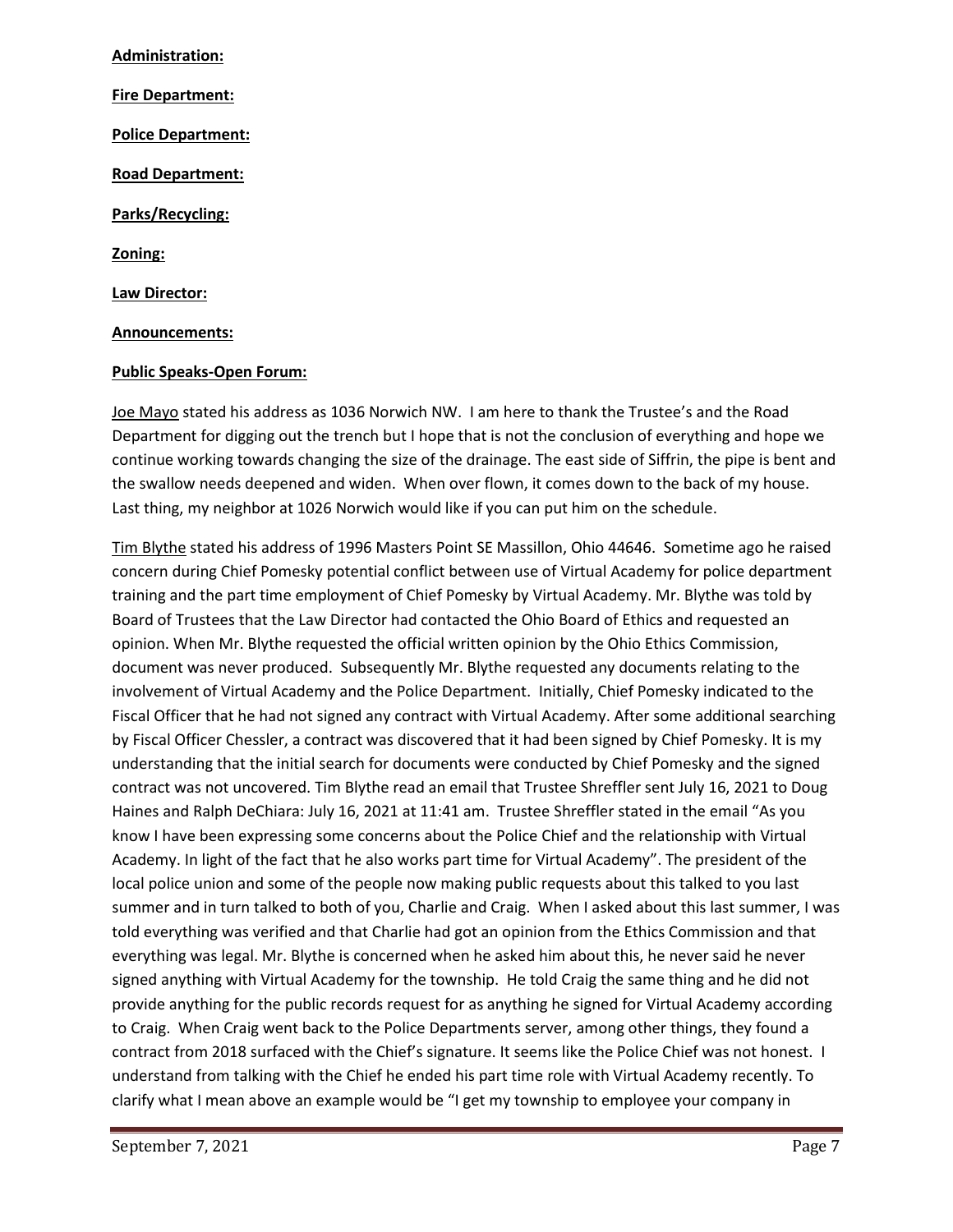exchange for that I will get a part time job at your company, Thanks, Mike". Mr. Blythe asked Trustee Shreffler it appears that you also had some concerns regarding Chief Pomesky's employment with Virtual Academy. You indicated that you questioned the legality of the situation and was told that the Ethics Commission had indicated that there were no problems with the situation. Mr. Blythe directs a question to Trustee Shreffler: Who told you that the Ethics Commissions indicated that there were no problems with the situation? Trustee Mike Shreffler( is unintelligible 19:10). Did you ask to see the official opinion from the Ethics Commission? In the email, dated 7-16-21 you indicated that several people talked to you about this issue last summer. Assuming it was summer of 2020. What made you question the legality of the situation a year later after you were told everything was legal? What has changed that has caused your concern? Mr. Blythe asked Trustee Shreffler, your email you stated, "I am not happy about this, it seems the Police Chief was dishonest". What do you mean the Police Chief was not honest? Does it mean that he lied to you? What you probably see in emails, there would be no way for you to know what conversations took place before that email or anything like that. Mr. Blythe said you stated last summer, dated July 16 so you are referring to 2020. Mr. Blythe asked Trustee Shreffler again, why does it now not sit right with you now? Trustee Shreffler indicated that there seems to have been some new developments all of a sudden.

Timothy Blythe goes on to address other emails between the Trustee's for period of time relating to some other issues that he was trying to understand. Mr. Blythe stated to Trustee Shreffer that he had made a publics record request to Trustee Shreffer and did not receive any document. Trustee Shreffer indicated that he does not do public records request. The first email that he received was to Craig from Chief Pomesky. The email noted the training service is less than \$2,500.00 a year. Mr. Blythe continued to discuss the information concerning the contract on who signed the contract, the specifics and the changes to the contract.

Mr. Blythe continues to state information about the documents he received in the public records request. Mr. Blythe reads an email from Board of Trustee to Police Chief Pomesky July 27, 2021 concerning warning of below standard performance. Mr. Blythe reads the email: On June 11, 2021 you engaged in the following: The township department heads were preparing an accommodation for members of your department and fire department. You told the Fire Chief to remove the township Administrator's name from the accommodation. When he questioned this, you told him that board chair, Doug Haines, asked you to relay this directive. The Township Administrator was offended by this action and felt targeted. Mr. Blythe continues to ask questions to the Police Chief concerning the email. When the Trustee's met with you at the request of the Township Administrator, you said the above action did occur. You state that you are sorry for any confusion over the issue. This performance violated article 4.4.1 of employee handbook. Discourteous and/or unprofessional treatment of the public and other employees. Also please note page 27 under number 3: Members will conduct themselves in a manner that will foster cooperation among members of this agency, showing respect, courtesy and professionalism in their dealings with one another. Your performance adversely effected the professional atmosphere among township department heads and as much has it caused further divineness among employees in a professional environment that has been fragile. Effective immediately or directed that certain that your actions concerning other department heads are executed in a constructive manner with a team orientated approach to best possible. To assist you in correcting this concern, we offer the following suggestions: work to strengthen relationships among (inaudible) also make sure that you directives are accurate, necessary and constructive in nature. The Township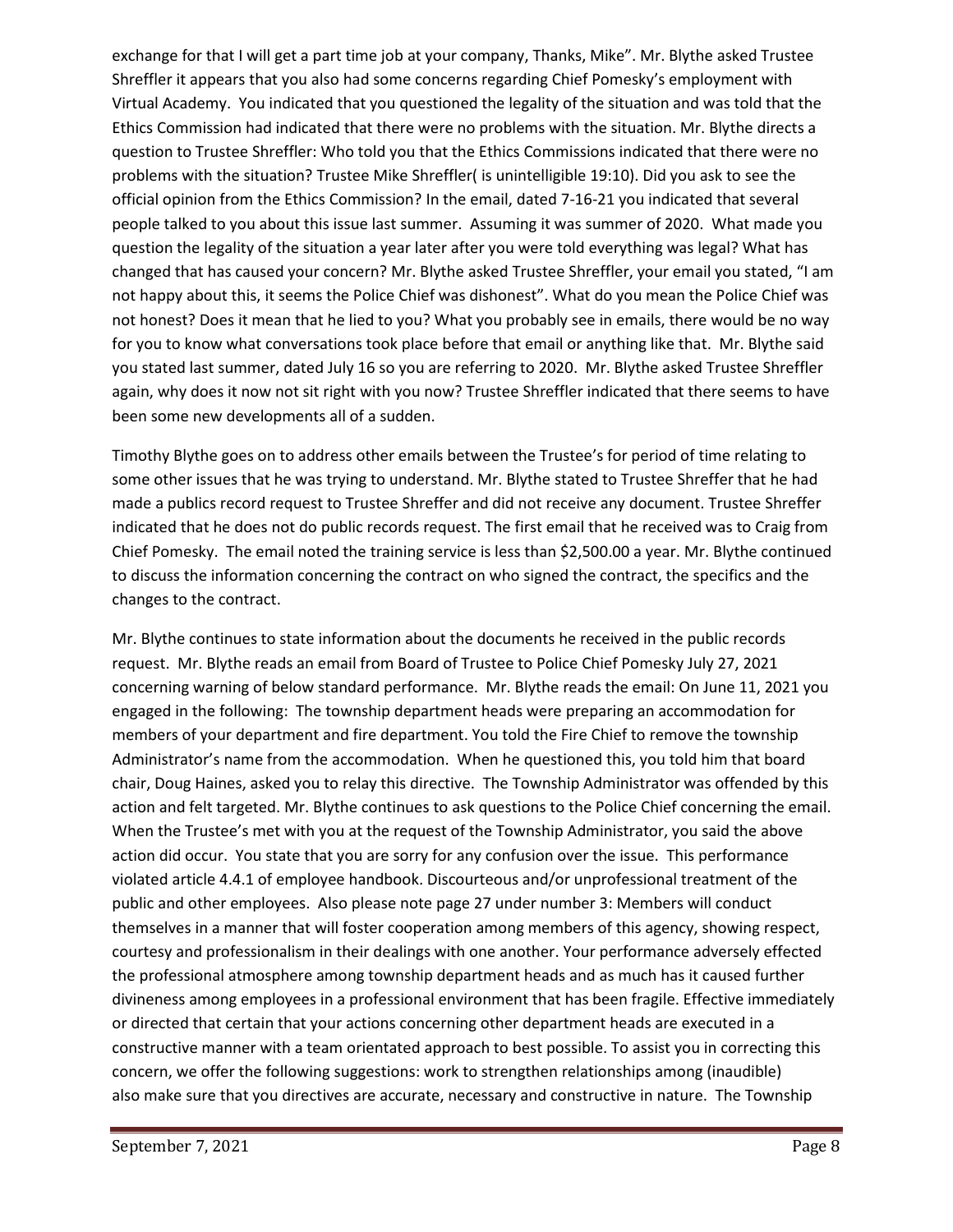Trustee's appreciate your willingness to discuss the issue. We want to make sure you know that we are here to support your work as the Police Chief and the leader in organization here. We are available and here to discuss any other issues with you and to provide you with professional help and opportunities. That was received on July 27<sup>th</sup>.

Mr. Blythe asked Trustee Doug Haines: Did you direct the Police Chief to remove the Township Administrators name from the accommodation? When the Fire Chief questioned this action Police Chief said Doug Haines, Board President had directed the Police Chief to relay this information to the Fire Chief. Mr. Blythe asked Trustee Haines if he direct the Police Chief to remove the Township Admonitor's name from the accommodation? Trustee Haines responded, No. Mr. Blythe continues, if not, then Chief Pomesky was dishonest in telling the Fire Chief to remove her name. Trustee Shreffler you stated "Your performance adversely impacted the professional atmosphere among township department heads in as much as it caused further divisiveness among employees in a professional environment that has been fragile". Mr. Blythe asked Trustee Shreffler to elaborate on the current divisiveness among employees? Trustee Shreffler stated I can't talk about specific person. Mr. Blythe asked can you share any other recent incidents that has happened in the organization that has pitted employee against employee. Trustee Shreffler stated "I cannot talk about personnel in public session". Mr. Blythe continues to ask your reference a professional environment has been fragile. How has this been fragile? What do you mean by that statement? Trustee Shreffler indicated "It means exactly what it says". Mr. Blythe asked if the Township ready to fall apart? Trustee Shreffler stated, no. Mr. Blythe then continues stating I noticed it on the document line there is a signature line. Did Chief Pomesky sign the document? Trustee Haines stated he was not instructed to. Mr. Blythe asked Fiscal Officer, Craig Chessler, as keeper of the records, do you have a copy of this in his file? Mr. Chessler stated I received a copy of the document but there was not a signed copy. Mr. Blythe asked, so we have two key (inaudible) for Chief Pomesky that less than honest in his interactions with Township employees. Does the Board (inaudible) to have a police chief that does not honest in his interactions with employees.

Mr. Blythe stated he has one more email of concern. Mr. Blythe stated an email from Trustee Shreffer to Trustee DeChiara and Trustee Haines. "Doug and Ralph, please do not respond to this, I believe if we need an executive session to discuss what happened in the last executive session at the last board meeting, at this time I don't think we should involve the Law Director. We need to discuss the allegation which was affirmed and we need to discuss how we are going to proceed or act. We also need to discuss the second part of the response by the accused. In addition, right now I am going to ask for some time at the next meeting to discuss in public some possible training sessions that I believe our administrators need. I have one or possibly two that we could explore. Sometimes these things are some what costly, but I would prefer to do something than nothing, signed Mike. Mr. Blythe asked was the referenced allegation which was affirmed related to the July 27, 2021 email in the document issued to Chief Pomesky? Trustee Shreffler stated you can not assume that. This is a public document that you sent. Maybe or maybe not, it depends. Mr. Blythe responded; I do not understand. His actions were not some - disagreement whether that was public record or not. It was sent to the Trustee's from you. Which thing are you talking about? Mr. Blythe answered, this email I just read. Trustee Shreffler answered we can not talk about that. Mr. Blythe stated you have violated the Sunshine Law. Trustee Shreffler stated he had not violated the Sunshine Law. Mr. Blythe ask, you are saying you can have communication with the Board it is not in the public meeting in public session? Trustee Shreffler stated I can ask the board for an executive session, yes, and that's what we discussed. It stated you cant make